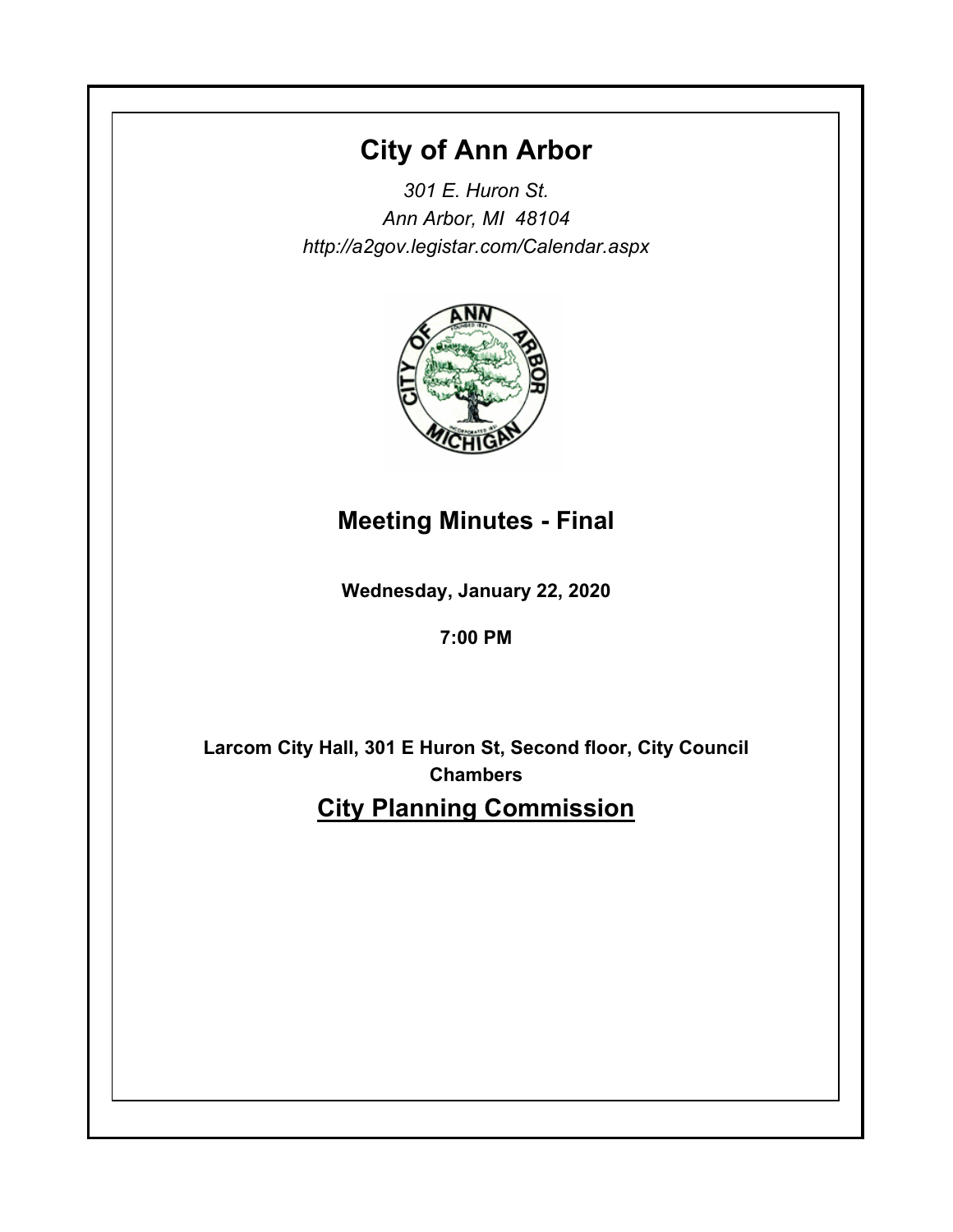**[20-0150](http://a2gov.legistar.com/gateway.aspx?M=L&ID=24186)** MSGCU Credit Union Site Plan, Partial Rezoning for City Council Approval and a Special Exception Use and Landscape Modification for City Planning Commission Approval - A proposal to build a new 3,800 square foot Michigan Schools and Government Credit Union (MSGCU) branch building with three drive-through lanes and 21 parking spaces on this 1.15-acre site located at 2151 West Stadium Boulevard. The west half of the site is proposed to be rezoned from C2B (Business Service) to C3 (Fringe Commercial) to match the east half of the site. A Special Exception Use is requested for the two drive-through teller lanes and one drive-through automated teller machine (ATM) lane. Staff Recommendation for Site Plan, Rezoning and Landscape Modification: Approval; Recommendation for Special Exception Use: Approval with Conditions

## *PRESENTATION BY PETITIONER:*

*John Vitale, AIA, and Michael Blanek, AIA, Stucky Vitale Architects, Inc, 27172 Woodward Ave, Royal Oak, representing the petitioner, provided background information on the project, as well as data on carbon footprint as it relates to drive-thru businesses. They also reviewed amendments to the site plan upon suggestions of the Commission.*

*Steve Brewer, Chief Financial Officer, MSGCU, 40400 Garfield Road, Clinton Township, provided community engagement opportunities involving their financial institution.* 

## *STAFF REPORT:*

*City Planner, Jill Thacher, noted the following in her staff report: This petition was postponed at the December 3, 2019 City Planning Commission meeting. The CPC expressed concerns with the plan, such as the safety of pedestrians both using the ATM and accessing the site from the south, the appropriateness of drive-through lanes, interior circulation (including driveway safety and connectivity to neighboring sites), and the total amount of impervious surfaces proposed. The petitioner revised the plans, which were re-reviewed by all of the original city staff reviewers.*

*The petitioners made the following revisions to the site plan set:*

*• Adjusted the landscaping and tree species adjacent to the entry drive and adjacent to the drive-up lane approach. Tree branches are now shown trimmed to a certain height.*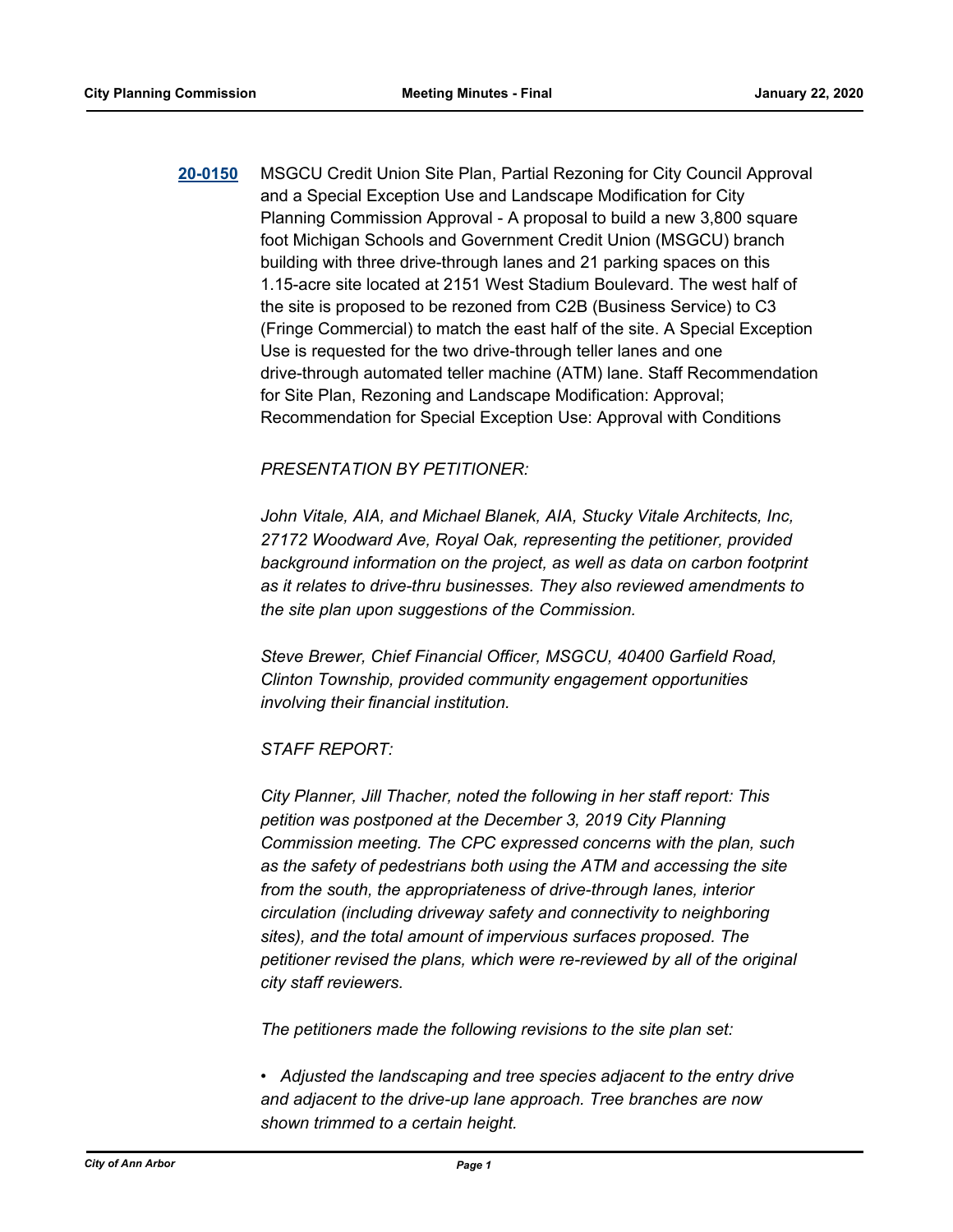*• A drive running north/south has been clarified as 24' wide and connects to both adjacent sites.* 

*• A sidewalk was added along part of the south edge of the site near the building.* 

*• The loading zone was removed to reduce the impervious surface area.* 

*• A walk-up ATM is provided outdoors on the front of the building, next to the main entrance.* 

- *Up-lighting has been removed from the exterior of the building.*
- *Front setback measurements have been clarified.*

## **MOTION I**

**Moved by Sarah Mills, seconded by Shannan Gibb-Randall, that the Ann Arbor City Planning Commission hereby recommends that the Mayor and City Council approve the Michigan Schools and Government Credit Union Rezoning Petition to C3 (Fringe Commercial District) based on the proposed zoning and recommended commercial land use designation.**

#### **MOTION II**

**Moved by Sarah Mills, seconded by Shannan Gibb-Randall, that the Ann Arbor City Planning Commission, after hearing all interested persons and reviewing all relevant information, finds the petition substantially meets the standards in Chapter 55 (Ann Arbor Unified Development Code), Section 5.29.5 (Special Exception Use), and therefore approves the Michigan Schools and Government Credit Union Special Exception Use for a maximum of three drive-through lanes as part of a financial services use. This approval is based on the following findings:** 

**1. The proposed use will be consistent with the C3 Fringe Commercial District zoning district, which provides commercial activities accessed primarily by automobile.** 

**2. The proposed use will not adversely impact traffic, pedestrians, bicyclists, circulation, or road intersections based on the location. West Stadium Boulevard provides access to the site, and the proposed use is consistent with other surrounding uses' traffic impact.** 

#### **MOTION III**

**Moved by Sarah Mills, seconded by Shannan Gibb-Randall, that the Ann Arbor City Planning Commission hereby approves the proposed landscape modifications according to Chapter 55 Unified**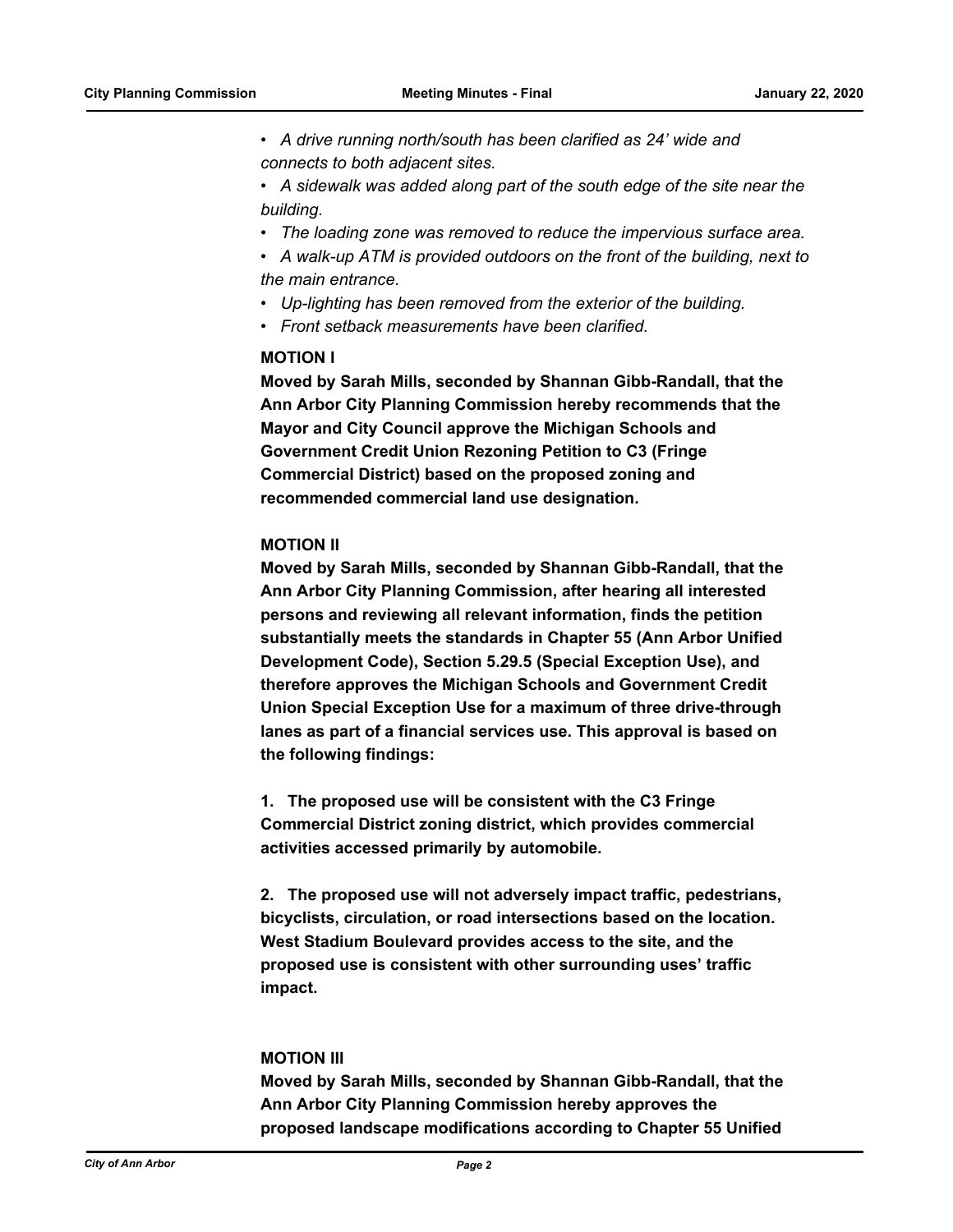**Development Code, Section 50.30.3.B.7, to require 0 square feet of bio-retention area due to the condition of contaminated on-site soils.** 

#### **MOTION IV**

**Moved by Sarah Mills, seconded by Shannan Gibb-Randall, that the Ann Arbor City Planning Commission hereby recommends that the Mayor and City Council approve the Michigan Schools and Government Credit Union Site Plan.**

*COMMISSION DISCUSSION:*

*The Commission took into consideration the presented petition and discussed the matter. [For a complete record of the discussion, please see available video format]*

*Commissioner Gibb-Randall asked about the on-site bio-retention system and requested the petitioner to work with City Staff to ensure the technical pieces come together in order to provide the plant's success.*

*Commissioner Mills expressed appreciation for the positive changes made to the site plan; she was in support of the revised project as presented.* 

*Commissioner Abrons also expressed support for the amended site plan. She asked about the proposed parking and asphalt coverage, to which the petitioner explained they anticipate the extra spaces for when they conduct mortgage closings, and the like.*

#### **AMENDMENT TO MOTION II:**

**Moved by Alex Milshteyn, seconded by Sarah Mills, to add the following condition:** 

**3. That Special Exception Use is conditioned upon the arrangement of this specific site plan, configuration, and corresponding impact to adjacent properties.**

*COMMISSION DISCUSSION ON AMENDMENT:*

## *None*

**VOTE ON AMENDMENT TO MOTION II: On a voice vote, the Chair declared the amendment approved.**

#### *CONTINUED COMMISSION DISCUSSION:*